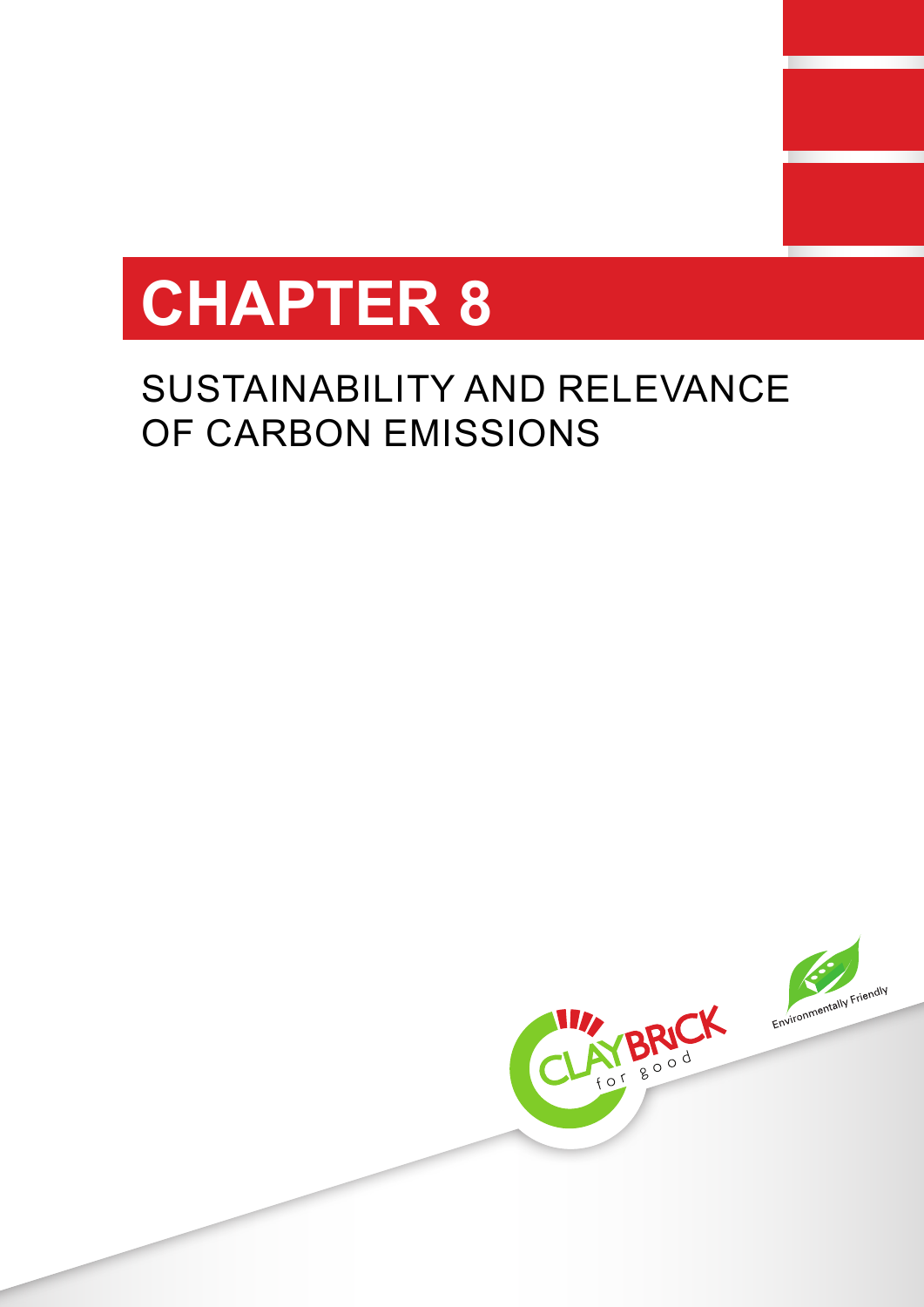

# SUSTAINABILITY AND RELEVANCE OF CARBON EMISSIONS

# **Concepts of Sustainability**

The accepted definition of Sustainable Development is 'Development which meets the needs of the present without compromising the ability of future generations to need meet their own needs'.

The simultaneous pursuit of economic prosperity, environmental neutrality and social equity is the much recognised the triple bottom line for businesses, governments and society in general.

Firstly, Environmental Sustainability is the process of making sure current processes of interaction with the environment keep the environmental impact as low as naturally possible based on an idea that in the longer term the impact is zero, or such that nature's resources are used at a rate at which they can be replenished naturally.

Second, is Economic Sustainability, which cannot at this stage be measured with a single index which tells us the extent of progress, but this might be by way of the economic value added in the form of salaries, wages and services spent.

Thirdly, Social Policies which increase human welfare and eventually eradicate poverty are also in line with sustainability objectives.

The measurement and monitoring of these aspects is problematic, never-the-less it is accepted that well defined and harmonised indicators are the only way to make sustainability realistic and meaningful. Those indicators are adjusted through testing and observation, trial and error. Commonly used terms, measures and reporting systems are: Carbon Footprint (CO2), Global Warming Potential (GWP), Ozone Depletion Potential (ODP), Material Input per unit of Service (MIPS) and Green Building Ratings Systems (Star rating), the Global Reporting Initiative, all contribute to achieving some comparability. This concept aims to be a practical guideline towards sustainable development following the principle of conservation and increase in value rather than restricting the consumption of resources.

ISO 15392; Sustainability in building construction – General principles: is based on the concept of sustainable development as it applies to buildings and other construction works, from "the cradle to the grave". Over their life cycle, construction works absorb considerable resources and contribute to the transformation of the environment. As a result, they can have considerable economic consequences, and impacts on both the environment and human health.

#### **Green-house gases**

Green-house gases are those gasses in the atmosphere of the earth which allow short-wave infra-red (heating) radiation to pass through and warm our surrounds, but do not allow the escape of long-wave infra-red radiant to occur, with a net buildup of heat in the atmosphere.

The principle green-house gas which is accumulating in our

atmosphere is Carbon-dioxide. The concentration of this gas is increasing in our atmosphere as result of the burning of fossil fuels and the levels have more than doubled since the advent of the industrial age. Others which have greater impact, but which are in much lower concentrations are methane and various oxides of sulphur and nitrogen. The net result of the increased concentration of these gases is an increase in the average temperature of the Earth.

This rise in temperature is likely to cause climate change such as will kill off marginal animal and plant species, reduce global food production, cause a melting of the ice-caps and a rise in sea-levels with consequent flooding of low lying coastal areas.

If human economic activities are generating green-house gases they are harming future generations and these activities are more and more being considered to be unacceptable by society.

GHG Reporting has been voluntarily adopted by many organisations in South Africa as part of the international Carbon Disclosure Project (CDP). This is an independent non-profit organization holding the largest database of corporate climate change information in the world. Wal-Mart recently asked many of its suppliers to begin reporting to the CDP as part of the company's sustainability index.

The mandatory reporting of GHG is not expected in the RSA until such time as Carbon Taxation is implemented. This will require third-party verification of reported emissions as this is a prominent feature in the draft legislation currently circulating and can be expected to be included in any law that is passed.

The advantage of having an industry-wide GHG inventory or carbon-footprint within a Life Cycle Assessment will enable the CBA to make confident, credible claims about the Industry GHG footprint, and it will confirm the voracity of current industry claims for clay brick masonry to be a relatively clean industry and technology. This information can then be clearly communicated to specifiers, customers, investors, and media for the reporting objectives and requirements of financial, environmental, and social institutions. This will also ensure compliance with regulatory requirements for GHG emissions reporting and reduction, along with achieving local air quality emission standards.

# **Carbon Footprint**

Greenhouse gases can be emitted through transport, land clearance, and the production and consumption of food, fuels, manufactured goods, materials, wood, roads, the operation of buildings, the provision of services and most human activity. For simplicity of reporting, it is often expressed in terms of the amount of carbon dioxide, or its equivalent of other GHGs emitted.

A carbon footprint is defined as a measure of the total amount of carbon dioxide (CO2) and equivalents of other gas emissions, of a defined population, system or activity, considering all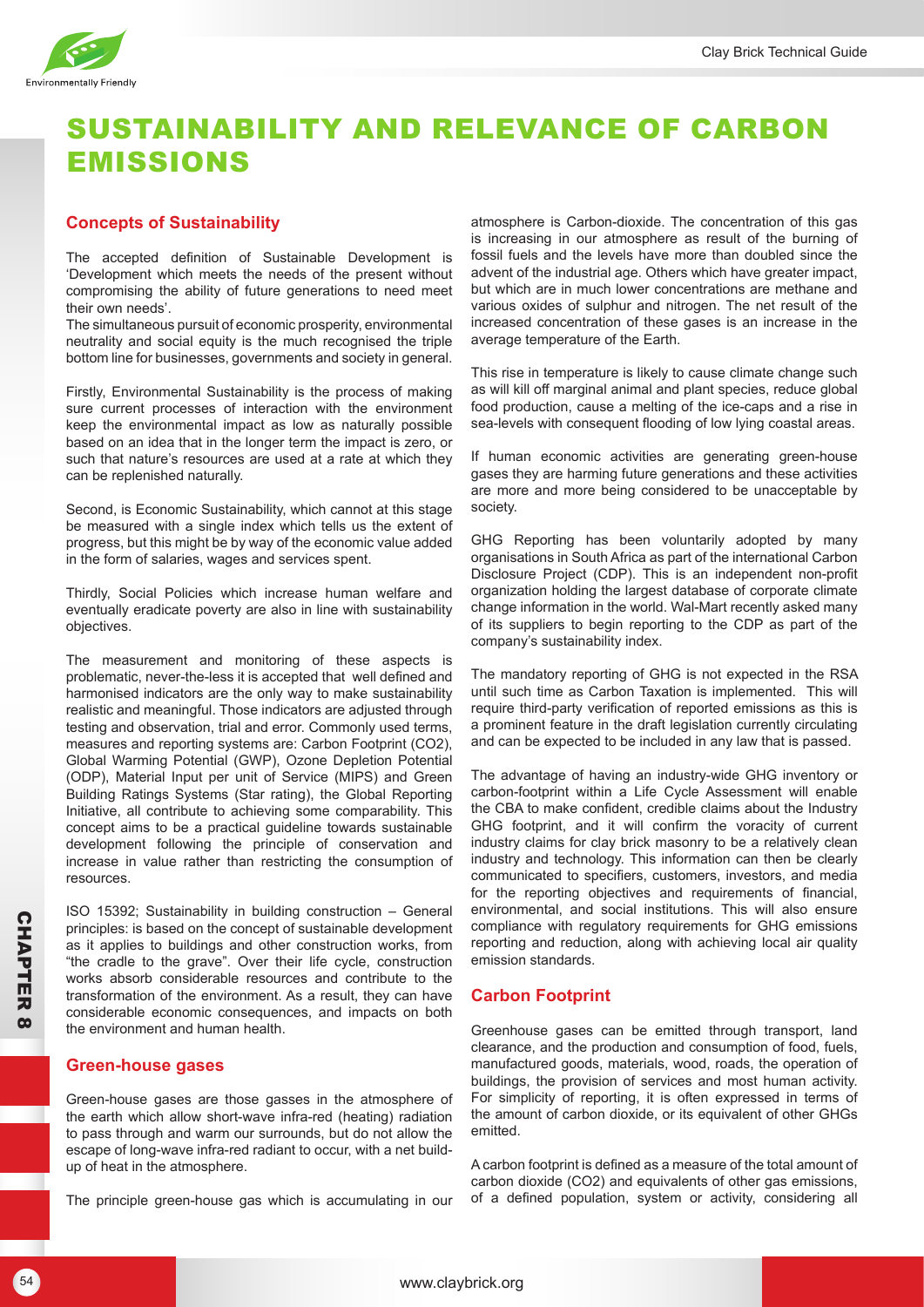

relevant sources, sinks and storage within the boundaries of that population or that area of interest. The concept name of the carbon footprint is derived from the ecological footprint concept. There is a fair closeness of comparison between the Carbon Footprint per square meter calculated in the Energetics report for Think Brick of Australia and the results obtained by WSP in their research on the 130 $m<sup>2</sup>$  house, upon cursory examination. An estimation of masonry Carbon Footprint for the RSA will be valuable data for comparative analysis against other forms of construction.

# **Life Cycle Assessment**

The LCA should report on expected environmental impacts, in particular energy use and resultant greenhouse gas emissions, water usage, product recyclability and local air quality associated with the manufacture of bricks and the production and operation of masonry houses and other structures, over the expected life-span. The economic and social contribution of bricks and masonry to the RSA economy and social fabric will also be reported on in the LCA, all in accordance with the principles and guiding provisions of ISO14040/14044.

This is in order that the sustainability of the Industry may be fairly compared fairly with that of houses and other buildings constructed from other building materials.

As part of a LCA the GHG emission assessment the product systems of bricks, brick walls and house/building designs, and ultimately the recycling and re-use of the original brick material, have to be standardised and attributed, in useful and acceptable inventory units - the Life Cycle Inventory- or LCI.

A set of well-defined and harmonized indicators are used as input to the Life Cycle Impact Assessment (LCIA). This is a classification and characterization of the LCI results. In this step, the input and output results from the LCI phase are sorted and assigned to environmental impact categories such as Global warming potential, Ozone depletion, Human toxicity, Ecotoxicity, Photochemical reaction, Acidification, Eutrophication, Resource depletion and Land use.

Factors which will need to be reported on (in greater detail than the Australian Energetics LCA Report) are the social and economic aspects. The employment creation within the bricklaying and associated trades in the RSA is a factor of National interest, and is a pillar on which the clay brick manufacturing and masonry walling industry stands.

It is expected that a detailed analysis of the various extraction, production, distribution and construction aspects, as well as the dematerialisation impacts on energy, and the greenhouse gas performance of masonry in a house/non-residential structure over its life cycle, needs to be performed. The energy inputs and mix will need to be closely analysed, as will the atmospheric pollution record of RSA brick manufacturers, water impacts in all phases, and recycling realities in the RSA. The new paradigm is possibly Cradle to Cradle in place of Cradle to Gate.

It may be necessary to place the CBA LCA in the context of other materials and systems, and in the absence of similar LCA from other sectors the scope of the project may need to be expanded to a comparative against other building materials and systems. It will be important to bring Government into the decision making process such that the LCA methodology followed by the CBA will be accepted for use by other industries in time.

#### **National Emission reduction programmes**

All nations which are signatories to the Kyoto Protocol have developed their national plan to try to steer their economies on a path of reducing GHG emissions similar to that above for South Africa.

The below graph is developed as part of Long Term Mitigation Study for the RSA Department of Environment, and is backed up by a number of sub-strategies which pertain to the major nonrenewable carbon usage such as the Mining and Manufacturing industries, liquid fuel industries and others. The graph shows that if no action is taken, CO2 emissions will more than double

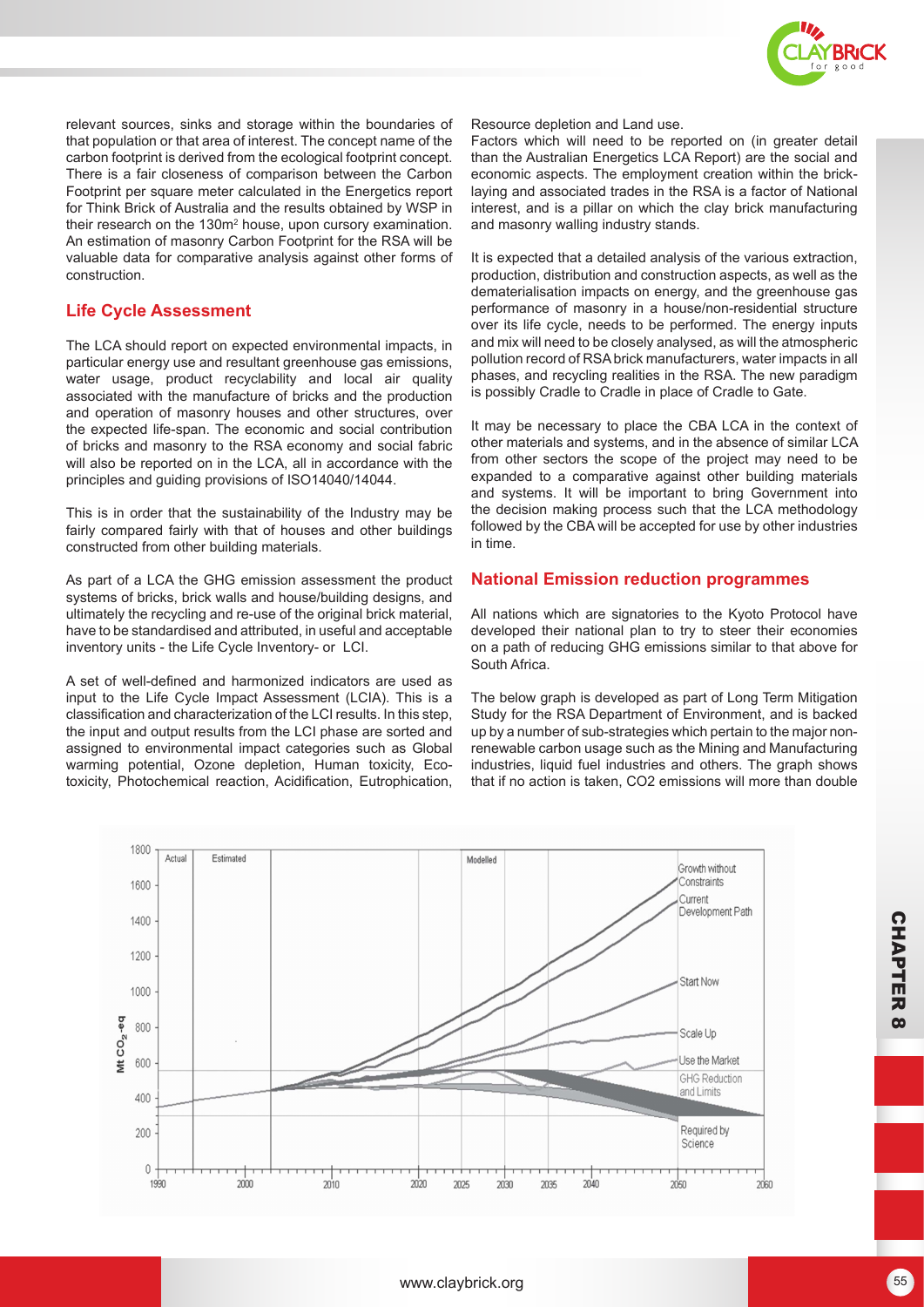

in the next 30 years, at present rates of economic growth, and present fuel usage patterns.

The President of the Republic of South Africa has however committed the nation to a 34% reduction off the business as usual projection by 2020 and a 43% reduction by 2025. These are ambitious targets and will need to be supported by incentives and penalties to direct development to a lower emissions growth trajectory in such a short period of time.

Incentives to encourage Industries to adopt lower electrical energy usage, and penalties by way of Carbon Taxes are available or under development to effect the above reductions in GHG. It is expected that the movement toward lower environmental impact and lower energy usage will also be forced on consumers by the inexorable rise in primary energy costs as result of inherent shortages or supply constraints, as result of the slow rates of discovery of oil and gas resources, and inadequate investment in electrical generating and refining capacity worldwide.

# **Green buildings rating systems**

The Green Building Rating Systems are standards which provide practical guidelines for improving the environmental quality of buildings relative to current typical building practices.

The first of the International Green Building Rating Systems was the United Kingdom's (UK) Building Research Establishment Environmental Assessment Method (BREEAM), established in 1990. A number of other building environment assessment and rating systems have followed in other countries, and the object has been to put the concept of Sustainable Construction into effect. These countries are HK BEAM (Hong Kong, 1995), ECO-Profile (Norway, 1996) LEED (USA, 1997), CASBEE (Japan, 2001), Green Star (Australia, 2002) and Green Star (South Africa, 2007).

The expected performance of candidate buildings is linked to credits, against which the environmental performance of buildings can be assessed. By totalling the credits an overall score and Star Rating for the assessed building is the result. In the RSA a minimum Four Star Rating is awarded, and recently a Six Star Building has been confirmed. A Green Star SA rating tools consist of eight environmental impact categories and an innovation category. Within each category, there are credits which represent individual design initiatives. Finally, within each credit, points are awarded based on the relative environmental impact of the credit (bigger impact credits have more points available). Though many of the credits are similar across tools and have common code references, tools also have sector specific credits that address initiatives only relevant in those building types.

The Green Star SA rating tools are developed to be equitable across building sectors. In other words, a 5 Star Green Star SA – Retail Centre project will exhibit a degree of industry leadership comparable to that of any other 5 Star Green Star SA project under another tool. For more detail on the specific Green Star tools refer to CBA Technical Note 9.

Building rating systems need a scientific basis that links sustainability principles with solutions appropriate for the building sector. Trends in the environmental labelling of buildings, which are discussed in the next sub-chapter suggest that the sector will move towards this new route to Sustainable Construction. The Sustainable Building Alliance (SB Alliance) is an international coalition of standard setting organizations and construction industry sector stakeholders who aim to accelerate the international adoption of Sustainable Building (SB) practices through the promotion of shared methods of building performance assessment and rating. SB Alliance members include nine buildings assessment and rating tool developers, of which the most well-known are the US Green Building Council (LEED), the British Research Establishment (BREEAM).

In 2009 the SB Alliance identified a core set of six quantitative indicators for building performance assessments. Outdoor environmental affects will be assessed on the basis of four criteria, namely, primary energy, water, greenhouse gas emissions and waste. The assessment criteria for outdoor environmental quality (OEQ), and thermal comfort and indoor air quality (IAQ) reflects concerns for human health and wellbeing. The key source of information will be Environmental Products Declarations (EPDs) of building products, as is described in the next chapter.

The additional indicators under discussion are economic performances, and visual and acoustic comfort. For South African situations the social aspects will need to be included. Unlike the first generation building rating systems which limit assessments to building design, construction and operation, the harmonised environmental assessment and rating methodology looks to take the entire building life cycle into consideration, and the CBA will need to ready itself for this development.

Compulsory environmental rating systems may succeed the current voluntary schemes, and to this end the International Green Construction Code (IgCC) is set to mainstream "green" building in the US as it stipulates enforceable minimum "green" requirements to be met by all buildings. In the South African environment the Construction Industry Development Board is developing such standards for state owned and occupied building and is endeavouring to take a similar leadership position, by settinga minimum four star requirement for such buildings.

It is well documented that between 30% and 40% of energy usage is attributable to buildings world-wide.The Green Building movement does not extend to influencing the operational energies or occupational usage energy after the construction phase, and this it is proposed, will be controlled via Building Energy Performance Certification or Labelling.

#### **Green product labelling systems**

The outdoor and indoor environmental impact of a building is the sum total of the environmental effects of the many contributing construction systems and products – structural, envelope and finishing materials. Product certification aims to avoid or reduce these potential effects at the level of individual construction products and is therefore an essential component of sustainable construction.

The outdoor environmental effects arising from building products used and pollutants released may occur at any stage from raw material extraction to disposal or reuse of the construction product. The effects occur at a global, e.g. Green-House gases (GHG), regional or local scale. Since not all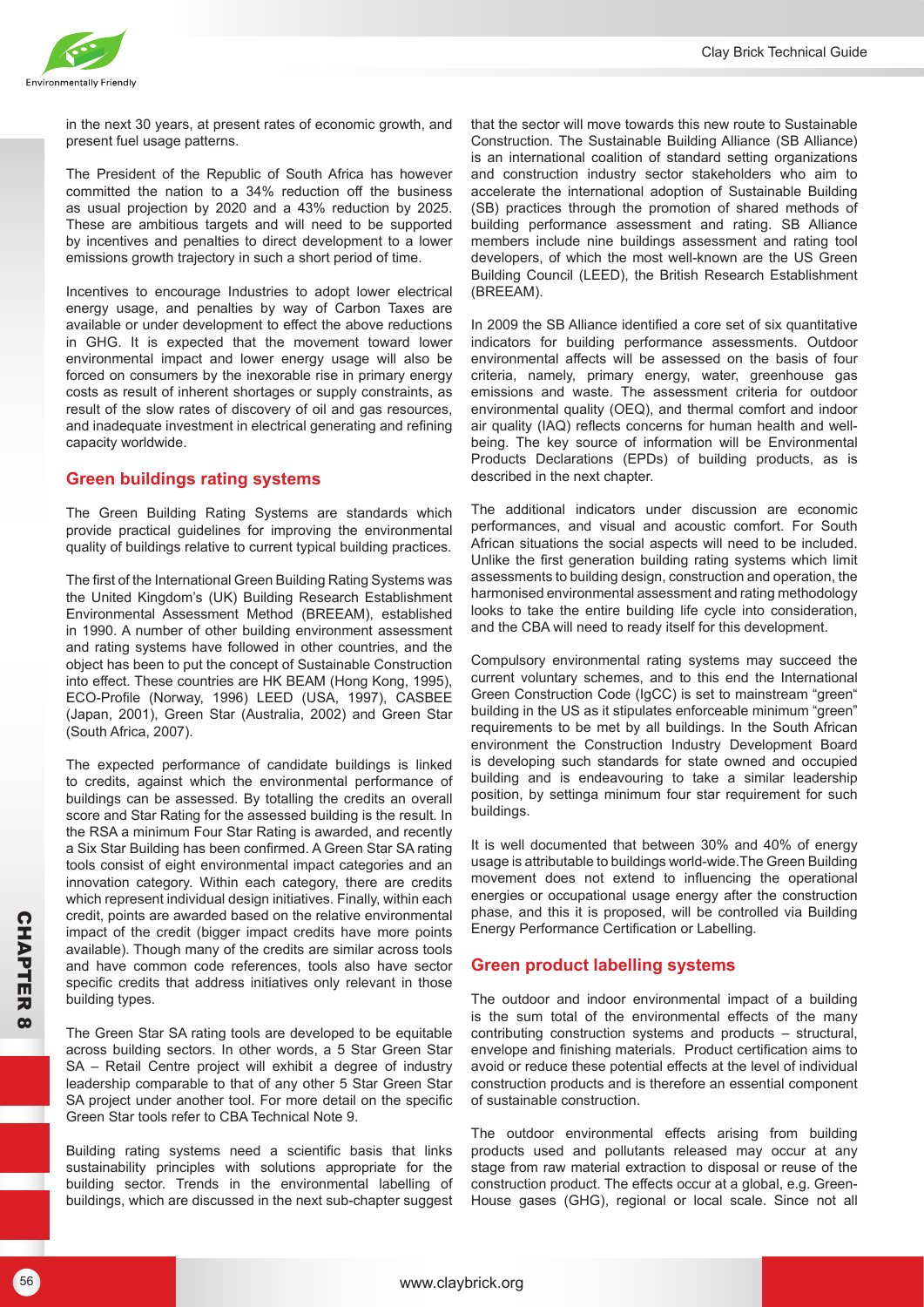

VOCs contribute to ambient air quality problems, 'No VOC" or "Low VOC "labelled products can still off- gas potentially toxic chemicals into the indoor environment. Evidence suggests that the air within buildings can be more seriously polluted than the outdoor air, and that the construction products which occupy large surface areas – floors, walls, and ceilings, are the single most important source of indoor air contaminants.

From an indoor air quality (IAQ) perspective, the key chemicals of concern are Volatile Organic Compounds (VOCs) and Semi-Volatile Organic Compound (SVOCs) used in the manufacture of furniture, upholstery, cleaning supplies and a broad range of construction products found in the indoor environment. As people spend most of their time indoors their exposure to such pollutants is possibly continuous. For more information on VOC issue and masonry construction see the CBA Technical Note 4.

Standards certifying the indoor or outdoor environmental performance of building products can be utilised to affect some control in buildings. The objective of the ISO14020 series of standards is to develop internationally accepted a best practice on environmental labelling, which is verifiable and accurate information – which is not misleading in anyway – with respect to the environmental aspects of product and services. It is intended that the demand and supply of those products and services causes less stress on the environment and that they stimulate the potential for market-driven continuous environment improvement.

#### **The ISO 14020 standards series of Environmental Labels and Declarations comprises of:**

ISO 14020 (2000): General principles; requires that the criteria be based on life cycle considerations that is, the criteria selection process shall consider in a qualitative manner the function of the product (or service) and all life cycle stages and embodied effects associated with the product in question.

ISO 14024 (1999): Type I Environmental Labelling, which is commonly known as an "Ecolabel". This conveys business –to- consumer information in the form of a symbol or seal of approval which confirms the environmental preference of a labelled product within a specific products category. An Ecolabel is awarded by an impartial third-party who operates an Eco labelling programme which sanctions the use of the label.

ISO 14021 (1999): Type II Self-declared Environmental Claim for first parties prohibits the use of vague or non-specific language such as "environmentally friendly' or "non-polluting" or "green" in a claim. Under this type of Label the assessment, verification and certification protocols are all under the control of the product manufacturer. As there are no definitive methods for measuring sustainability, the international standards specifically exclude usage of the terms "sustainability" or "sustainable" in the contents of a first –party claim. Type II labels are typically marketed on the basis of only one environmental attribute, for example, energy efficiency, with a risk that possibly adverse environmental impacts are not made known to the consumer. This label type is the most frequently dogged by concerns of "green washing ". Industry agreements can be to direct association member companies to adopt such a standard as the acceptable code.

ISO 14025 (2006): Type III Environmental Declarations have the following built-in features:

These are designed to foster transparency, impartiality and credibility in the market place, via:

- Independent, third party verification and certification of product claims.
- A whole life cycle assessment based on multiple criteria so that all environmental consequences of a product are identified and addressed in a holistic manner.
- Thorough consultation; and participation of stake holders (producers, consumers, authorities, etcetera) in the standard development process.

Many manufacturers are now resorting to second or third party certification to boost the public image of Type II labelled products. An EPD standard for building products, which is currently under development, is likely to become a US National Standard, subordinating existing Types I and II labels in the USA. The development of a harmonised, European EPD standard for construction products is set to be published in 2012.

In the RSA the White Paper on environment management policy for South Africa (1998)makes specific reference to eco labelling as a means for industry to take greater responsibility for environmental protection, and for the consumer public to gain access to environmental information. This infers a minimum preferred national standard for environmental labelling as per ISO Type I Ecolabel. The White Paper is based on multiple life cycle criteria; and requires public consultation and third- party certification. This policy position has been transcribed into the key items of consumer and environmental legislation. For example, the Air Quality Act of 2004 requires the use of environmental labelling to achieve emissions reductions target; and the minimum requirements set out by the Consumer Protection Act of 2008 include labelling of products which may result in hazardous waste.

A view advanced is that the status of environmental labelling in the SA construction industry supply sector is that the basis for environmental performance assessment and labelling will be Eco Product, a tool founded on the principles and procedures of the Type I Environmental labelling standard ISO 14024: 1999. Eco Standards completed a pilot project in 2011 and intends to launch its construction product programme, which will rely on voluntary participation by construction product manufacturers, in January 2012.

Exerting the goal of the South Articlar National Euclideant Schellenty Schellent Theorem (SANES), a government funded initiative established in 2007,<br>
Sessment, is to create an enabling environmental policy milestone – tha The goal of the South African National Ecolabelling Scheme (SANES), a government funded initiative established in 2007, is to create an enabling environment for South Africa to achieve an important environmental policy milestone – that of using industry self- regulation to complement environmental regulation. SANES provides third-party certification of environmental claims in accordance with principles and procedures of the Type I environmental labelling standards, ISO 14024; 1999. Participation in SANES is voluntary. The stated objectives of SANES are to:

- Unite the growing number of environmental claims "under one umbrella",
- Provide environmental assessment, certification and labelling services for all South African industry sector products;
- Encourage new actions which will enhance biodiversity, minimise waste and pollution and conserve (water and energy)